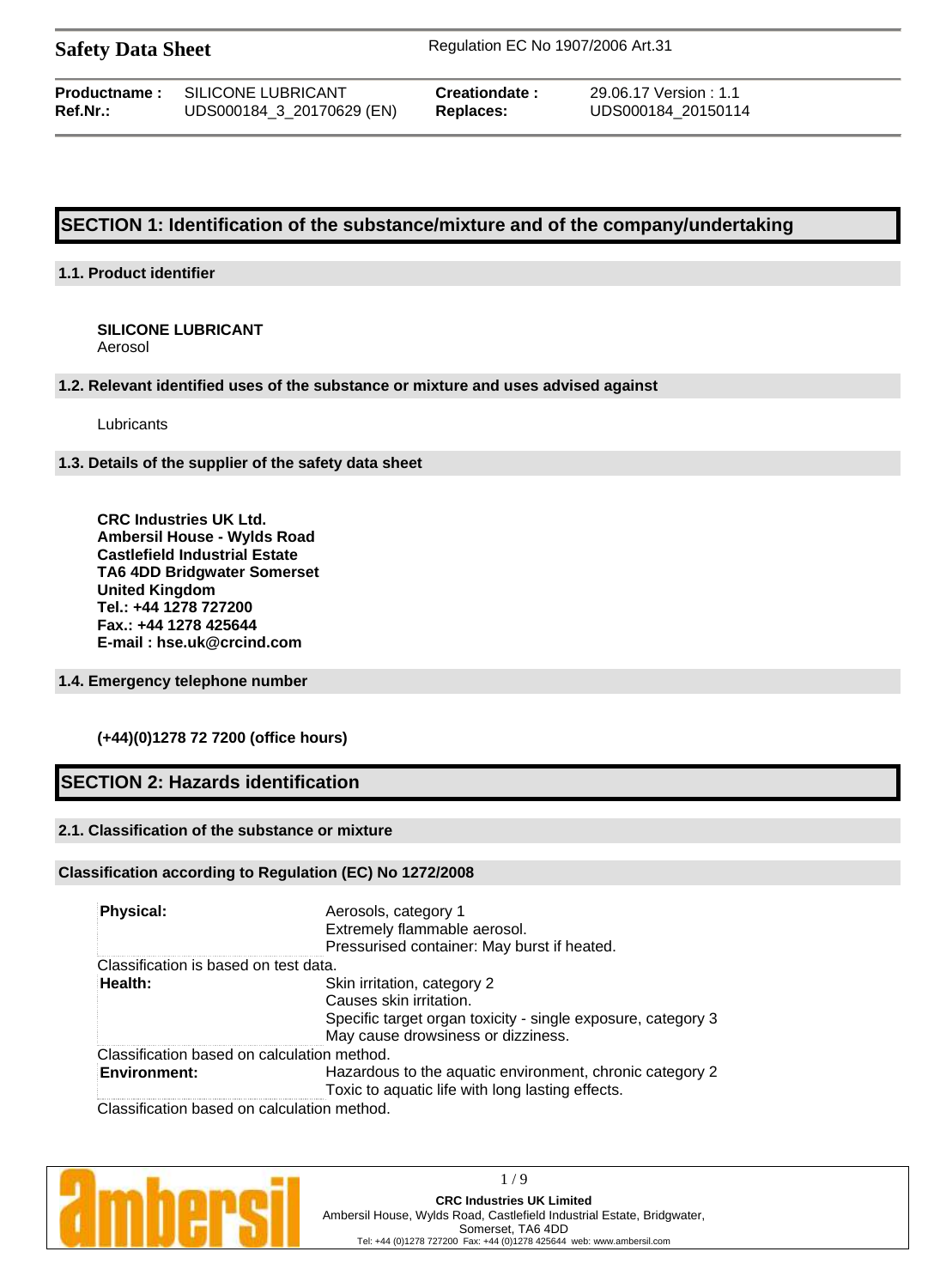Safety Data Sheet Regulation EC No 1907/2006 Art.31

| Ref.Nr.: | <b>Productname: SILICONE LUBRICANT</b> | Creationdate: | 29.06.17 Version : 1.1 |
|----------|----------------------------------------|---------------|------------------------|
|          | UDS000184_3_20170629 (EN)              | Replaces:     | UDS000184 20150114     |
|          |                                        |               |                        |

#### **2.2. Label elements**

| Labelling according to Regulation (EC) No 1272/2008 |                                                                                                                                                                                                                                                                                                                                                                                                                                                                                                                                                                                                                                                                                                                             |  |  |
|-----------------------------------------------------|-----------------------------------------------------------------------------------------------------------------------------------------------------------------------------------------------------------------------------------------------------------------------------------------------------------------------------------------------------------------------------------------------------------------------------------------------------------------------------------------------------------------------------------------------------------------------------------------------------------------------------------------------------------------------------------------------------------------------------|--|--|
| <b>Product identifier:</b>                          | Contains:<br>Hydrocarbons, C7, n-alkanes, isoalkanes, cyclic                                                                                                                                                                                                                                                                                                                                                                                                                                                                                                                                                                                                                                                                |  |  |
| Hazard pictogram(s):                                |                                                                                                                                                                                                                                                                                                                                                                                                                                                                                                                                                                                                                                                                                                                             |  |  |
| Signal word:                                        | Danger                                                                                                                                                                                                                                                                                                                                                                                                                                                                                                                                                                                                                                                                                                                      |  |  |
| Hazard statement(s):                                | H222 : Extremely flammable aerosol.<br>H229: Pressurised container: May burst if heated.<br>H315 : Causes skin irritation.<br>H336 : May cause drowsiness or dizziness.<br>H411 : Toxic to aquatic life with long lasting effects.<br>P102: Keep out of reach of children.<br>P210 : Keep away from heat, hot surfaces, sparks, open flames and other<br>ignition sources. No smoking.<br>P211 : Do not spray on an open flame or other ignition source.<br>P251 : Do not pierce or burn, even after use.<br>P261 : Avoid breathing dust/fume/gas/mist/vapours/spray.<br>P271 : Use only outdoors or in a well-ventilated area.<br>P410/412 : Protect from sunlight. Do not expose to temperatures exceeding<br>50°C/122°F. |  |  |
| Precautionary statement(s):                         |                                                                                                                                                                                                                                                                                                                                                                                                                                                                                                                                                                                                                                                                                                                             |  |  |
|                                                     | P501-2 : Dispose of contents/container to an authorised waste collection point.                                                                                                                                                                                                                                                                                                                                                                                                                                                                                                                                                                                                                                             |  |  |

#### **2.3. Other hazards**

No information available

# **SECTION 3: Composition/information on ingredients**

#### **3.1. Substances**

Not applicable.

#### **3.2. Mixtures**

| <b>Hazardous ingredient</b>                                                                              | <b>Registration</b><br>number | CAS-<br>nr.        | EC-nr                          | $\frac{9}{6}$ | w/w Hazard Class and<br><b>Category</b>                  | <b>Hazard statement</b>                                | <b>Notes</b> |
|----------------------------------------------------------------------------------------------------------|-------------------------------|--------------------|--------------------------------|---------------|----------------------------------------------------------|--------------------------------------------------------|--------------|
| Hydrocarbons, C3-4-rich, petroleum<br>distillate Petroleumgas (1,3-<br>butadiene $< 0.1\%$ )             | $ 01 -$<br>2119485926-<br>20  | 68512-<br>$91 - 4$ | $270 -$<br>990-9               | $ 30-$<br>60  | Press. Gas, Flam. Gas 1 H280, H220                       |                                                        | K,G          |
| Hydrocarbons, C7, n-<br>alkanes, isoalkanes, cyclic                                                      | $01 -$<br>2119475515-<br>33   |                    | $(927 -$<br>$ 510-4\rangle 60$ | $ 30-$        | Flam. Lig. 2, Skin Irrit. 2,<br><b>Aquatic Chronic 2</b> | STOT SE 3, Asp. Tox. 1, H225, H315, H336, H304, H411 Q |              |
| <b>Explanation notes</b>                                                                                 |                               |                    |                                |               |                                                          |                                                        |              |
| G: exempted from the obligation to register in accordance with art.2(7) of REACH Regulation No 1907/2006 |                               |                    |                                |               |                                                          |                                                        |              |

K : not classified as carcinogen, less than 0.1% w/w 1,3-butadiene (Einecs-nr. 203-450-8)

Q : The CAS-no is only an indicative identifier to be used outside the EU for global inventory entries.



2 / 9 **CRC Industries UK Limited**

Ambersil House, Wylds Road, Castlefield Industrial Estate, Bridgwater,

Somerset, TA6 4DD Tel: +44 (0)1278 727200 Fax: +44 (0)1278 425644 web: www.ambersil.com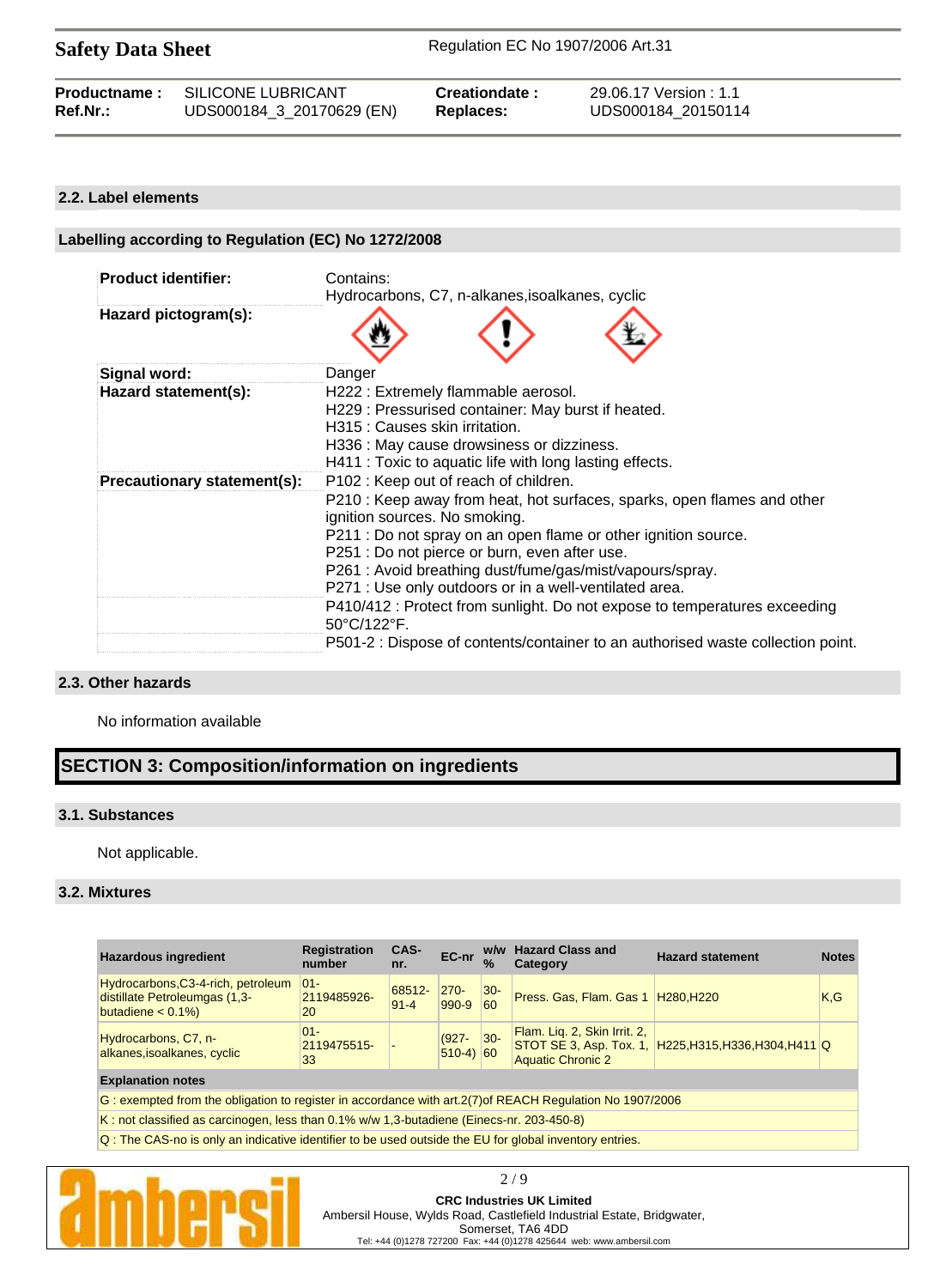| <b>Safety Data Sheet</b> | Regulation EC No 1907/2006 Art.31 |
|--------------------------|-----------------------------------|
|                          |                                   |

| Productname: | SILICONE LUBRICANT        | Creationdate: | 29.06.17 Version: 1.1 |
|--------------|---------------------------|---------------|-----------------------|
| Ref.Nr.:     | UDS000184_3_20170629 (EN) | Replaces:     | UDS000184 20150114    |

(\* Explanation phrases : see chapter 16)

# **SECTION 4: First aid measures**

## **4.1. Description of first aid measures**

| Contact with eyes : | If substance has got into eyes, immediately wash out with plenty of water<br>If eye irritation persists: Get medical advice/attention.                               |
|---------------------|----------------------------------------------------------------------------------------------------------------------------------------------------------------------|
| Contact with skin:  | Take off contaminated clothing and wash before reuse.<br>IF ON SKIN: Wash with plenty of soap and water.<br>If skin irritation occurs: Get medical advice/attention. |
| <b>Inhalation:</b>  | IF INHALED: Remove person to fresh air and keep comfortable for breathing.<br>Call a POISON CENTER or doctor/physician if you feel unwell.                           |
| Ingestion $:$       | If swallowed do not induce vomiting because of risk of aspiration into the<br>lungs. If aspiration is suspected obtain immediate medical attention                   |

#### **4.2. Most important symptoms and effects, both acute and delayed**

| $\mathsf{Inhalation:}$ | Excessive inhalation of solvent vapours may give rise to nausea, headaches<br>and dizziness                                                                                |
|------------------------|----------------------------------------------------------------------------------------------------------------------------------------------------------------------------|
| Ingestion :            | After vomiting of swallowed product aspiration into lungs is likely. Solvents<br>may induce chemical pneumonia.<br>Symptoms: sore throat, abdominal pain, nausea, vomiting |
| <b>Skin contact :</b>  | Irritating to skin<br>Symptoms: redness and pain                                                                                                                           |
| <b>Eve contact :</b>   | May cause irritation.<br>Symptoms: redness and pain                                                                                                                        |

#### **4.3. Indication of any immediate medical attention and special treatment needed**

**General Advice :** If you feel unwell, seek medical advice (show the label where possible If symptoms persist always call a doctor

# **SECTION 5: Firefighting measures**

#### **5.1. Extinguishing media**

foam, carbon dioxide or dry agent

#### **5.2. Special hazards arising from the substance or mixture**

Aerosols may explode if heated above 50°C Forms hazardous decomposition products CO,CO2

#### **5.3. Advice for firefighters**

Keep container(s) exposed to fire cool, by spraying with water In case of fire, do not breathe fumes



3 / 9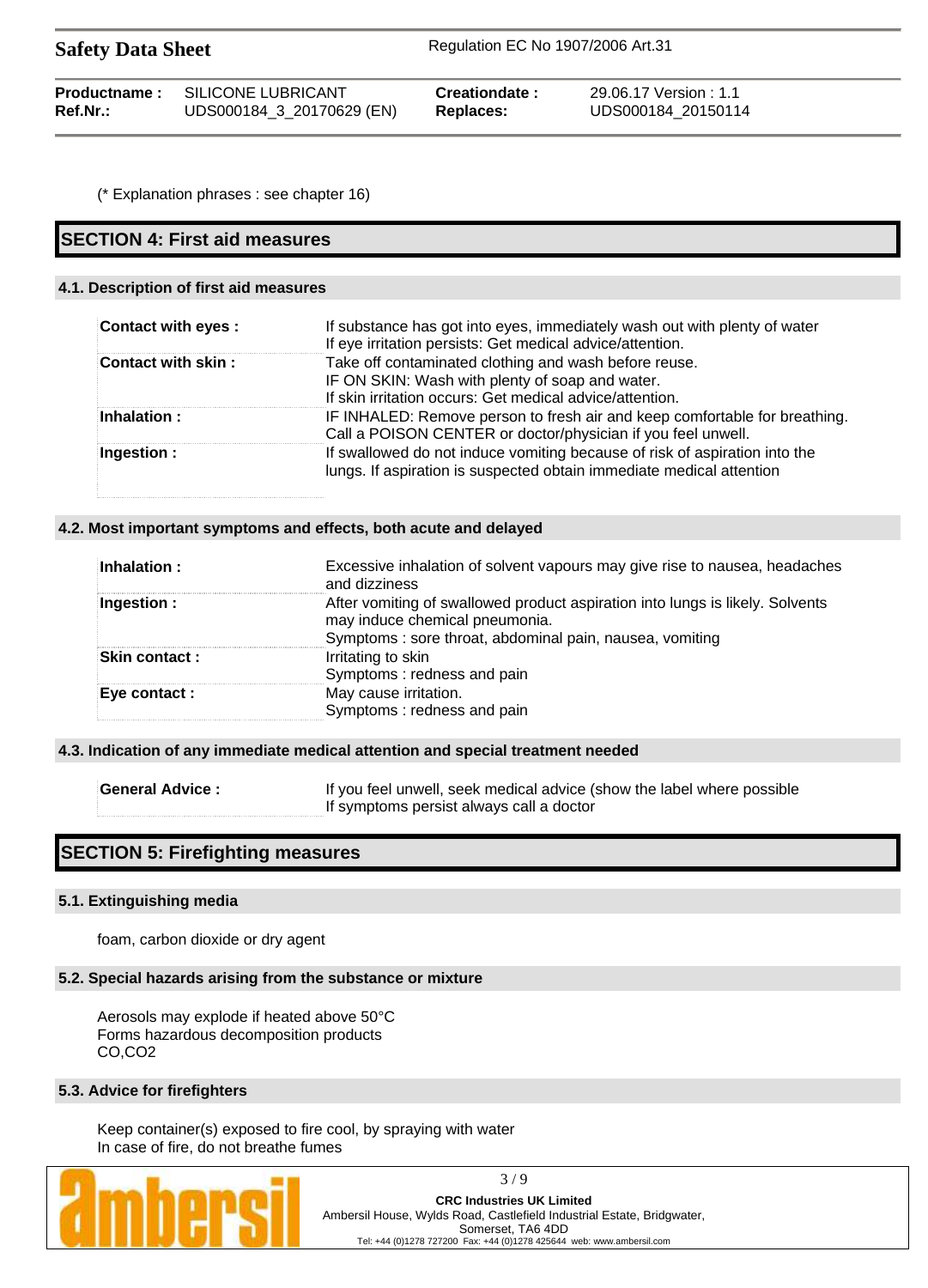**Safety Data Sheet** Regulation EC No 1907/2006 Art.31

### **SECTION 6: Accidental release measures**

#### **6.1. Personal precautions, protective equipment and emergency procedures**

Shut off all ignition sources Ensure adequate ventilation Wear suitable protective clothing and gloves.

#### **6.2. Environmental precautions**

Do not allow to enter public sewers and watercourses

#### **6.3. Methods and material for containment and cleaning up**

Absorb spillage in suitable inert material

#### **6.4. Reference to other sections**

For further information see section 8

# **SECTION 7: Handling and storage**

#### **7.1. Precautions for safe handling**

Keep away from heat and sources of ignition Take precautionary measures against static discharges Equipment should be earthed Use explosion-proof electrical/ventilating/lighting/.../equipment. Use only non-sparking tools. Do not breathe aerosols or vapours. Ensure adequate ventilation Avoid contact with skin and eyes. Wash thoroughly after use Wear protective gloves/protective clothing/eye protection/face protection.

#### **7.2. Conditions for safe storage, including any incompatibilities**

Pressurized container : protect from sunlight and do not expose to temperatures exceeding 50°C. Keep out of reach of children.

#### **7.3. Specific end use(s)**

Lubricants

# **SECTION 8: Exposure controls/personal protection**

#### **8.1. Control parameters**



4 / 9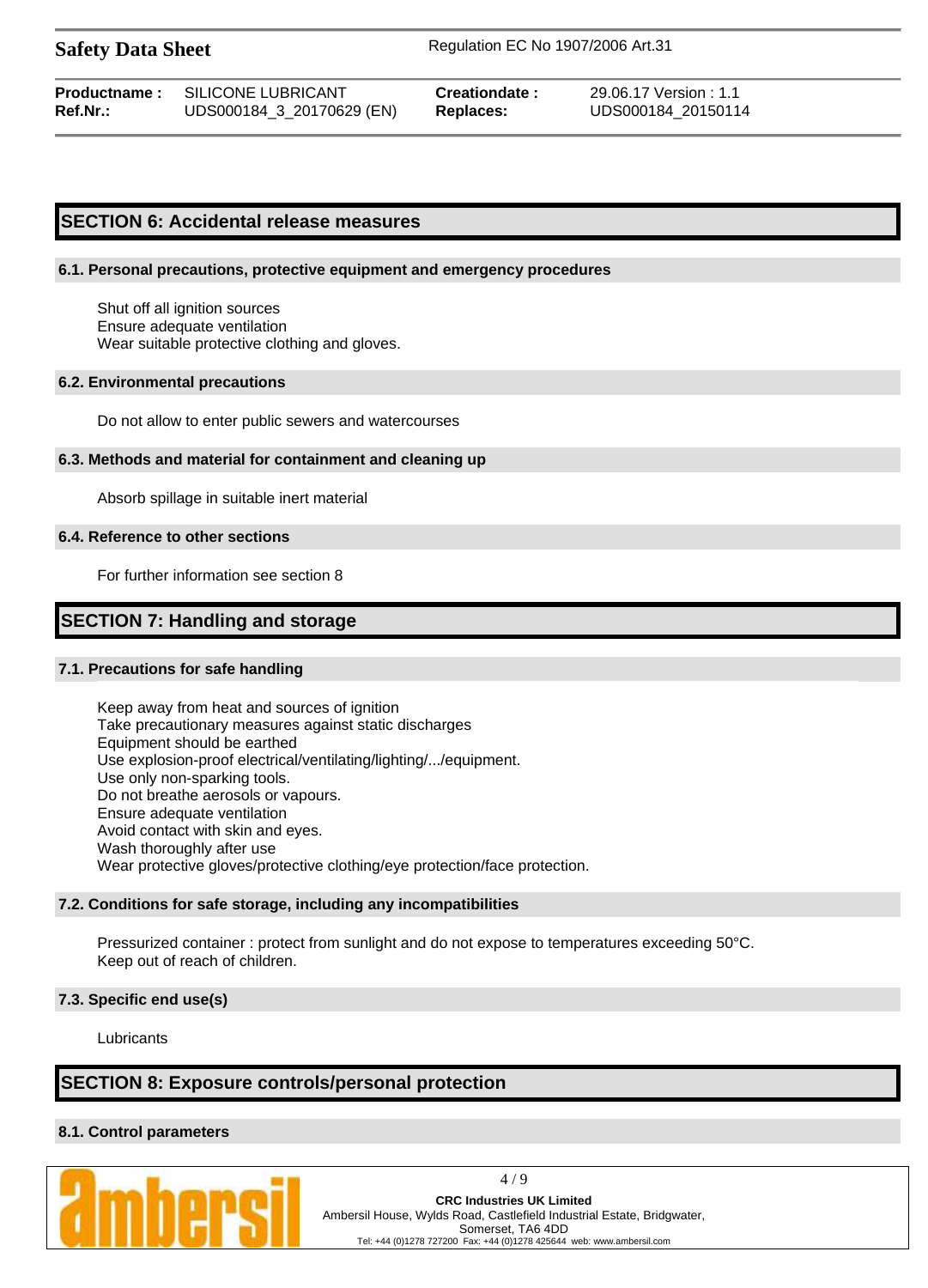| <b>Productname:</b> | SILICONE LUBRICANT        | Creationdate: | 29.06.17 Version : 1.1 |
|---------------------|---------------------------|---------------|------------------------|
| Ref.Nr.:            | UDS000184_3_20170629 (EN) | Replaces:     | UDS000184 20150114     |

#### **Exposure limits :**

No information available

#### **8.2. Exposure controls**

| <b>Control procedures:</b>       | Ensure adequate ventilation<br>Keep away from heat and sources of ignition<br>Take precautionary measures against static discharges                                                                                                                                                                                                                  |
|----------------------------------|------------------------------------------------------------------------------------------------------------------------------------------------------------------------------------------------------------------------------------------------------------------------------------------------------------------------------------------------------|
| <b>Personal protection:</b>      | Take precautions to avoid contact with skin and eyes when handling the<br>product.<br>In all cases handle and use the product in accordance with good industrial<br>hygiene practices.<br>Ensure adequate ventilation                                                                                                                                |
| inhalation :                     | In case of insufficient ventilation, wear suitable respiratory equipment.                                                                                                                                                                                                                                                                            |
| hands and skin:                  | When handling the product wear chemical-resistant gloves (standard EN 374).<br>Use a reusable glove with a minimum breakthrough time of 30 minutes. The<br>breakthrough time of the glove should be longer than the total duration of<br>product use. If work lasts longer than the breakthrough time, gloves should be<br>changed part-way through. |
| Recommended gloves:              | Nitrile                                                                                                                                                                                                                                                                                                                                              |
| eyes :                           | Wear safety eyewear according to EN 166.                                                                                                                                                                                                                                                                                                             |
| <b>Environmental protection:</b> | Avoid release to the environment.<br>Collect spillage.                                                                                                                                                                                                                                                                                               |

# **SECTION 9: Physical and chemical properties**

#### **9.1. Information on basic physical and chemical properties**

| (for aerosols data for the product without propellant) |                                  |
|--------------------------------------------------------|----------------------------------|
| Apperance : physical state :                           | Propane/butane propelled liquid. |
| colour:                                                | Colorless.                       |
| odour:                                                 | Solvent.                         |
| pH :                                                   | Not available.                   |
| Boiling point/range:                                   | 94 °C                            |
| <b>Flash point:</b>                                    | $-4 °C$                          |
| <b>Evaporation rate:</b>                               | Not available.                   |
| <b>Explosion limits : upper limit : 9.4 %</b>          |                                  |
| lower limit:                                           | $1.1\%$                          |
| Vapour pressure :                                      | Not available.                   |
| <b>Relative density:</b>                               | $0.72$ g/cm3 ( $@$ 20 $°C$ ).    |
| Solubility in water:                                   | Insoluble in water               |
| Auto-ignition:                                         | > 200 °C                         |
| <b>Viscosity :</b>                                     | Not available.                   |

### **9.2. Other information**

# **SECTION 10: Stability and reactivity**



**CRC Industries UK Limited** Ambersil House, Wylds Road, Castlefield Industrial Estate, Bridgwater, Somerset, TA6 4DD Tel: +44 (0)1278 727200 Fax: +44 (0)1278 425644 web: www.ambersil.com

5 / 9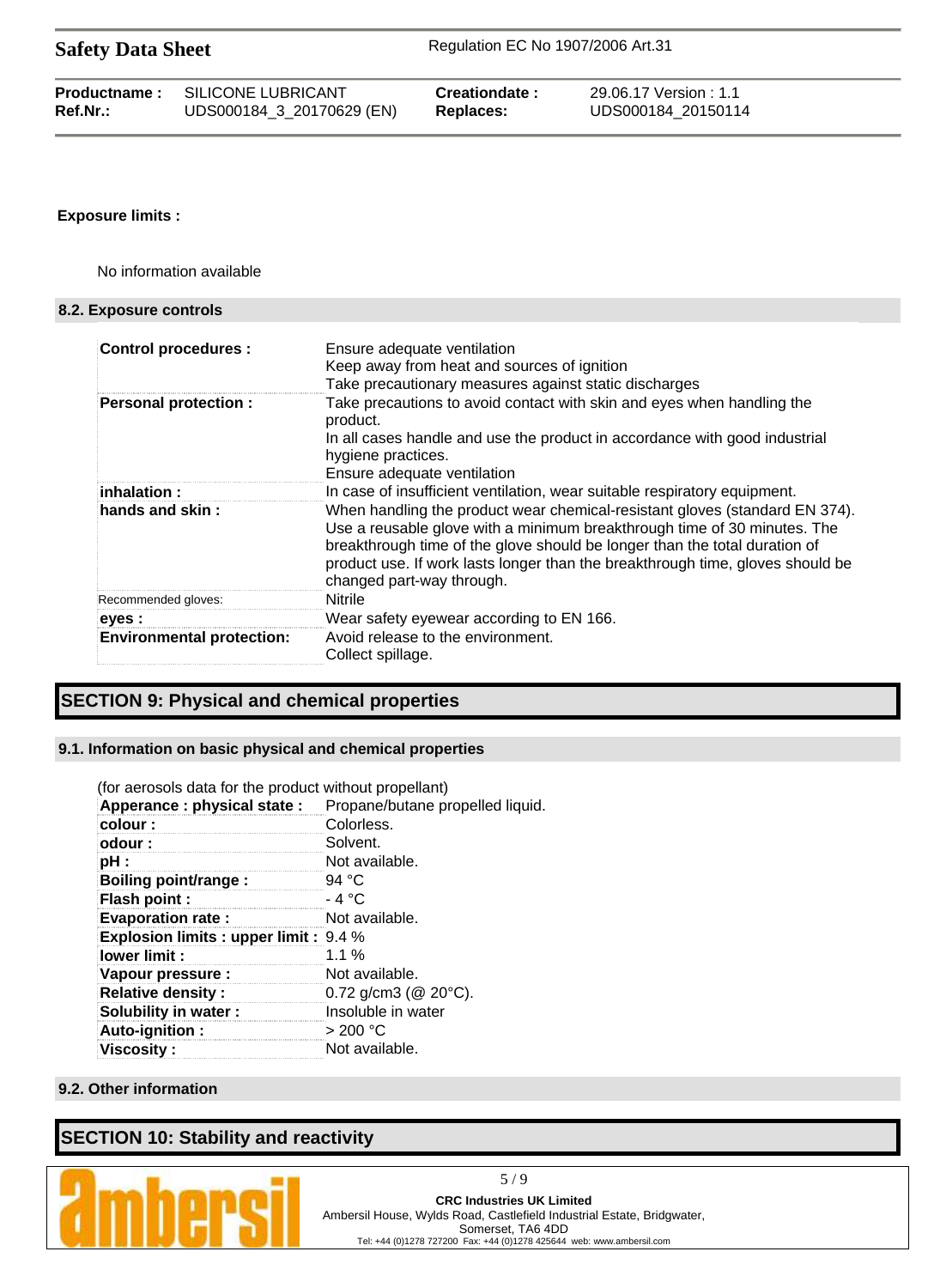| <b>Safety Data Sheet</b> |  |  |
|--------------------------|--|--|
|--------------------------|--|--|

|          | <b>Productname:</b> SILICONE LUBRICANT | Creationdate:    | 29.06.17 Version: 1.1 |
|----------|----------------------------------------|------------------|-----------------------|
| Ref.Nr.: | UDS000184_3_20170629 (EN)              | <b>Replaces:</b> | UDS000184 20150114    |

#### **10.1. Reactivity**

No hazardous reactions known if used for its intended purpose

#### **10.2. Chemical stability**

Stable

#### **10.3. Possibility of hazardous reactions**

No hazardous reactions known if used for its intended purpose

#### **10.4. Conditions to avoid**

Avoid overheating

#### **10.5. Incompatible materials**

Strong oxidising agent

#### **10.6. Hazardous decomposition products**

CO,CO2

# **SECTION 11: Toxicological information**

#### **11.1. Information on toxicological effects**

| acute toxicity:                       | based on available data the classification criteria are not met                                |
|---------------------------------------|------------------------------------------------------------------------------------------------|
| skin corrosion/irritation:            | Causes skin irritation.                                                                        |
|                                       | serious eye damage/irritation: based on available data the classification criteria are not met |
| respiratory or skin<br>sensitisation: | based on available data the classification criteria are not met                                |
| germ cell mutagenicity:               | based on available data the classification criteria are not met                                |
| carcinogenicity:                      | based on available data the classification criteria are not met                                |
| toxicity for reproduction:            | based on available data the classification criteria are not met                                |
| <b>STOT-single exposure:</b>          | May cause drowsiness or dizziness.                                                             |
| <b>STOT repeated exposure:</b>        | based on available data the classification criteria are not met                                |
| aspiration hazard:                    | based on available data the classification criteria are not met                                |

#### **Information on likely routes of exposure:**

| Inhalation of solvent vapours may give rise to nausea, headaches and<br>dizziness                               |
|-----------------------------------------------------------------------------------------------------------------|
| After vomiting of swallowed product aspiration into lungs is likely. Solvents<br>may induce chemical pneumonia. |
| Irritating to skin                                                                                              |
| May cause irritation.                                                                                           |
|                                                                                                                 |



6 / 9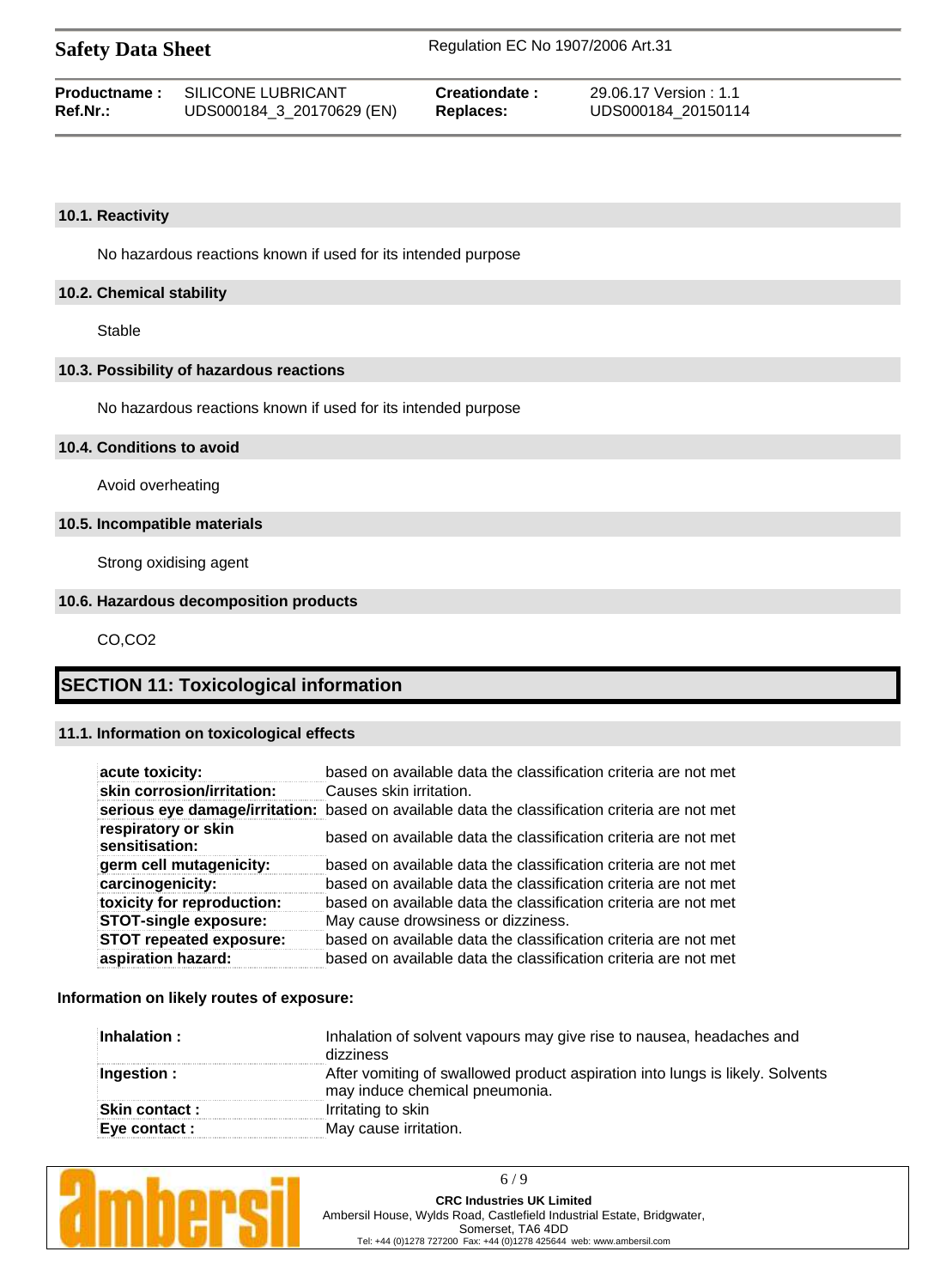| <b>Safety Data Sheet</b> |                           | Regulation EC No 1907/2006 Art.31 |                        |  |
|--------------------------|---------------------------|-----------------------------------|------------------------|--|
| Productname:             | SILICONE LUBRICANT        | Creationdate:                     | 29.06.17 Version : 1.1 |  |
| $Ref.Nr.$ :              | UDS000184_3_20170629 (EN) | <b>Replaces:</b>                  | UDS000184 20150114     |  |

#### **Toxicological data :**

| <b>Hazardous ingredient</b><br>CAS-nr.          |  | method         |                       |  |
|-------------------------------------------------|--|----------------|-----------------------|--|
| Hydrocarbons, C7, n-alkanes, isoalkanes, cyclic |  | LD50 oral rat  | $> 5840$ mg/kg        |  |
|                                                 |  | LC50 inhal.rat | $ 23.3 \text{ mg}/I $ |  |
|                                                 |  | LD50 derm.rat  | $> 2920$ mg/kg        |  |

# **SECTION 12: Ecological information**

#### **12.1. Toxicity**

Hazardous to the aquatic environment, chronic category 2 Toxic to aquatic life with long lasting effects.

#### **Ecotoxicological data:**

| <b>Hazardous ingredient</b>                     | CAS-nr. | method       |                  |
|-------------------------------------------------|---------|--------------|------------------|
| Hydrocarbons, C7, n-alkanes, isoalkanes, cyclic |         | IC50 algae   | $10-30$ mg/l     |
|                                                 |         | LC50 fish    | $> 13.4$ mg/l    |
|                                                 |         | EC50 daphnia | $3 \text{ mq/l}$ |

#### **12.2. Persistence and degradability**

No information available

#### **12.3. Bioaccumulative potential**

No information available

#### **12.4. Mobility in soil**

Insoluble in water

### **12.5. Results of PBT and vPvB assessment**

No information available

#### **12.6. Other adverse effects**

No information available

### **SECTION 13: Disposal considerations**

#### **13.1. Waste treatment methods**

**Product :** This material and its container must be disposed of in a safe way.

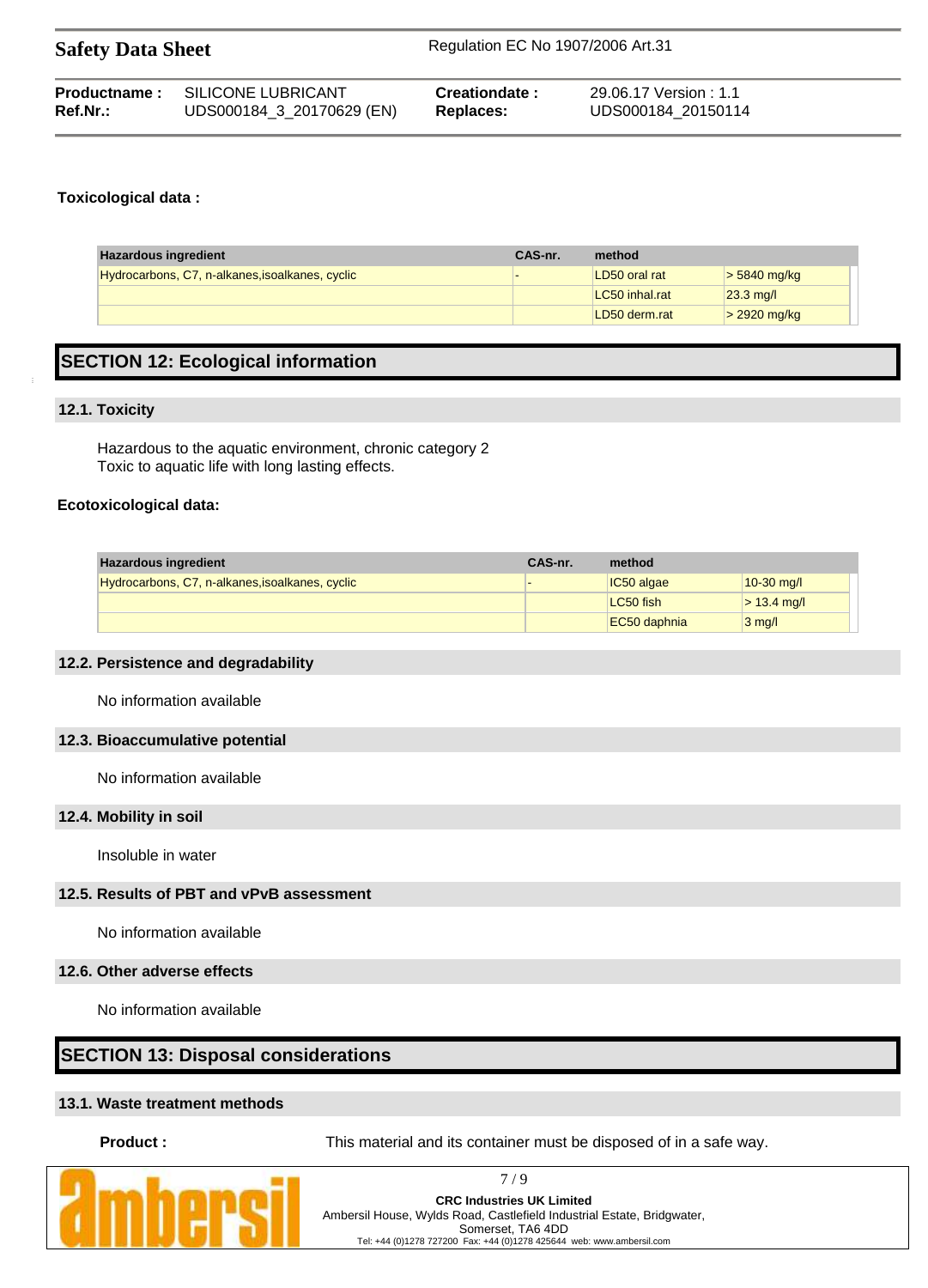| <b>Safety Data Sheet</b>                                                    |                                                                                      | Regulation EC No 1907/2006 Art.31 |                                                                          |                                                                                                                                                         |
|-----------------------------------------------------------------------------|--------------------------------------------------------------------------------------|-----------------------------------|--------------------------------------------------------------------------|---------------------------------------------------------------------------------------------------------------------------------------------------------|
| SILICONE LUBRICANT<br>Productname:<br>Ref.Nr.:<br>UDS000184_3_20170629 (EN) |                                                                                      |                                   | Creationdate:<br><b>Replaces:</b>                                        | 29.06.17 Version: 1.1<br>UDS000184_20150114                                                                                                             |
|                                                                             | <b>Contaminated packaging:</b><br><b>SECTION 14: Transport information</b>           | waste collection point.           |                                                                          | Do not discharge into drains or the environment, dispose to an authorised<br>Disposal should be in accordance with local, state or national legislation |
| 14.1. UN number                                                             |                                                                                      |                                   |                                                                          |                                                                                                                                                         |
| UN-number:                                                                  |                                                                                      | 1950                              |                                                                          |                                                                                                                                                         |
| 14.2. UN proper shipping name                                               |                                                                                      |                                   |                                                                          |                                                                                                                                                         |
|                                                                             | Proper shipping name:                                                                |                                   | AEROSOLS (hydrocarbons)                                                  |                                                                                                                                                         |
|                                                                             | 14.3. Transport hazard class(es)                                                     |                                   |                                                                          |                                                                                                                                                         |
| Class:                                                                      | ADR/RID - Classification code:                                                       | 2.1<br>5F                         |                                                                          |                                                                                                                                                         |
| 14.4. Packing group                                                         |                                                                                      |                                   |                                                                          |                                                                                                                                                         |
| Packing group:                                                              |                                                                                      | Not applicable.                   |                                                                          |                                                                                                                                                         |
| 14.5. Environmental hazards                                                 |                                                                                      |                                   |                                                                          |                                                                                                                                                         |
| hazardous:<br>hazardous:                                                    | ADR/RID - Environmentally<br>IMDG - Marine pollutant:<br>IATA/ICAO - Environmentally | Yes<br>Marine pollutant<br>Yes    |                                                                          |                                                                                                                                                         |
|                                                                             | 14.6. Special precautions for user                                                   |                                   |                                                                          |                                                                                                                                                         |
| IMDG - Ems:<br>IATA/ICAO - PAX:<br>IATA/ICAO - CAO                          | ADR/RID - Tunnelcode:                                                                | (D)<br>$F-D, S-U$<br>203<br>203   |                                                                          |                                                                                                                                                         |
|                                                                             |                                                                                      |                                   | 14.7. Transport in bulk according to Annex II of MARPOL and the IBC Code |                                                                                                                                                         |
| Not applicable.                                                             |                                                                                      |                                   |                                                                          |                                                                                                                                                         |
|                                                                             | <b>SECTION 15: Regulatory information</b>                                            |                                   |                                                                          |                                                                                                                                                         |
|                                                                             |                                                                                      |                                   |                                                                          |                                                                                                                                                         |

#### **15.1. Safety, health and environmental regulations/legislation specific for the substance or mixture**

The Safety Data Sheet is compiled according to the current European requirements. Regulation (EC) No 1907/2006 (REACH) Regulation (EC) No 1272/2008 (CLP)